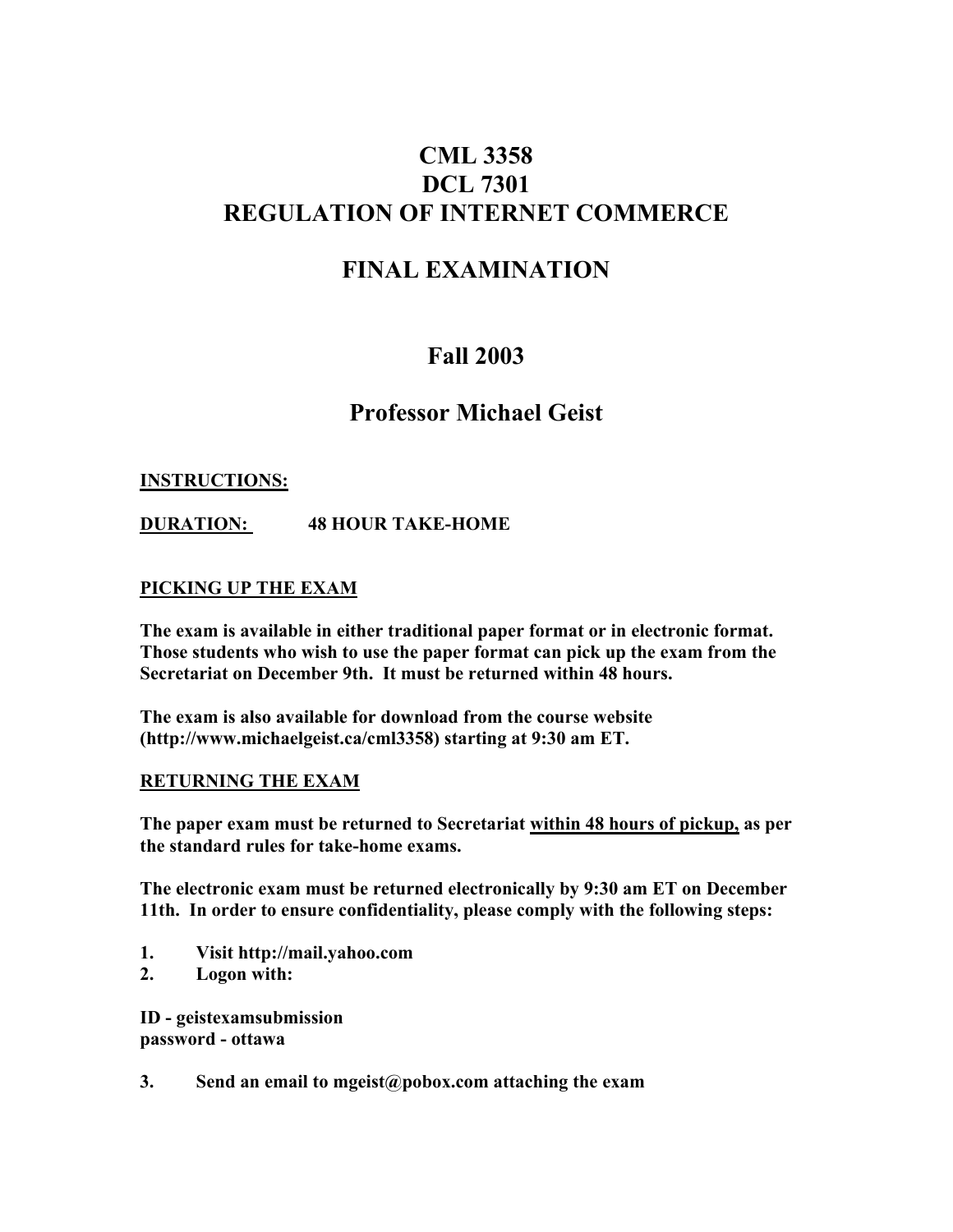**4. Include only your student number in the email. Do not include your name or other identification**

**I will send an email to the class list confirming receipt of the exam, listing the student numbers from whom I have received an exam. Please note that there are occasionally delays with email transmission. If you are sending the exam via email, I would advise leaving some time for transmission.**

**VALUE of exam is 100% of final grade. The value of each question is indicated on the exam. The exam totals 100 marks for LL.B. students. The exam totals 110 marks for LL.M. students.**

**There is no page or word limit for your answers.**

**Students are not allowed to discuss the exam or their answers with anyone during the 48-hour period.**

**Graduate students are required to answer one additional question as marked.**

**The exam has SEVEN (7) pages (including the instructions).**

**It is recommended that answers be submitted in typewritten form.**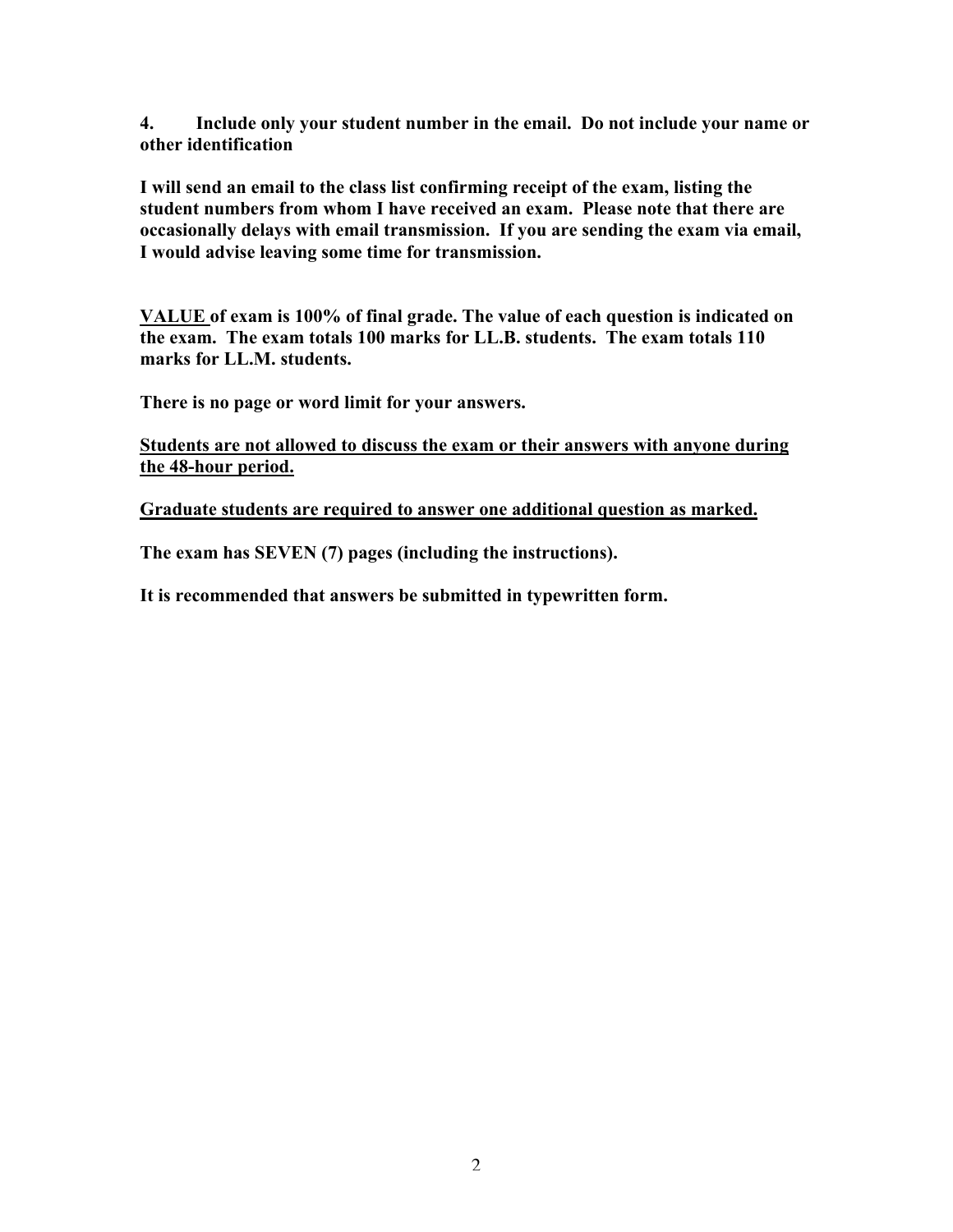# **QUESTION ONE – MANDATORY QUESTION – 30 MARKS**

Purelytracks is a leading online and offline music seller of both physical CDs and MP3 files. The company's head office is located in British Columbia. 95 percent of the company's revenues are generated through its very large network of physical retail outlets located throughout British Columbia.

In recent years, the company has placed increasing emphasis on its online presence at purelytracks.com. The website allows for the purchase of music files by credit card payment and subsequent download. Before payment and download, users can sample 20 seconds of any music file before buying. If the user likes the song, they need only click on an "I Want My MP3" button and the full file is downloaded and their credit card billed as appropriate.

Users can also click on a "Tunes Terms" link located at the bottom of the website. It advises that the company is located in B.C. and that any disputes shall be governed by the law of that province. The website also allows users to subscribe to a mailing list and to order catalogues and other promotional material. Given the need for a responsive web presence, the company uses a server farm in Northern California for hosting its website.

Thus far, only 19 of the thousands of users downloading music files via the website since its launch in 2001 have come from Ontario. Only 105 users on the mailing list (out of a total of 11,500 subscribers) are from Ontario. No user from Ontario has requested a catalogue or other promotional material.

- a. Steve Work is one of the users in Ontario who has downloaded music files from Purelytracks' website. Purelytracks knew that Work is from Ontario, as he declared his physical address in a registration form. Work has advised the company that he intends to sue it in Ontario court on a breach of contract claim. Work's claim is worth \$10,000 and relates to music purchased for his personal use.
- b. Purelytrack is an Ontario company, which owns the trademark for "Purelytrack". It operates a series of public recording studios that allow aspiring musicians to record their music for personal and commercial purposes. Purelytrack has informed Purleytracks that it also intends to sue it in the Ontario court system on both trademark and economic tort grounds.
- c. Britney Timberlake is a famous pop star and an Ontario resident who claims to have been defamed in the gossip column hosted on the Purelytracks website. This gossip column is called "B.C. gossip" and is an online edition of the music & cinema part of a local B.C. magazine. Timberlake plans to sue Purelytracks in Ontario for defamation.

**You are a junior lawyer at a law firm representing Purelytracks. A firm partner has asked you to draft a memo sorting through the jurisdictional issues raised by**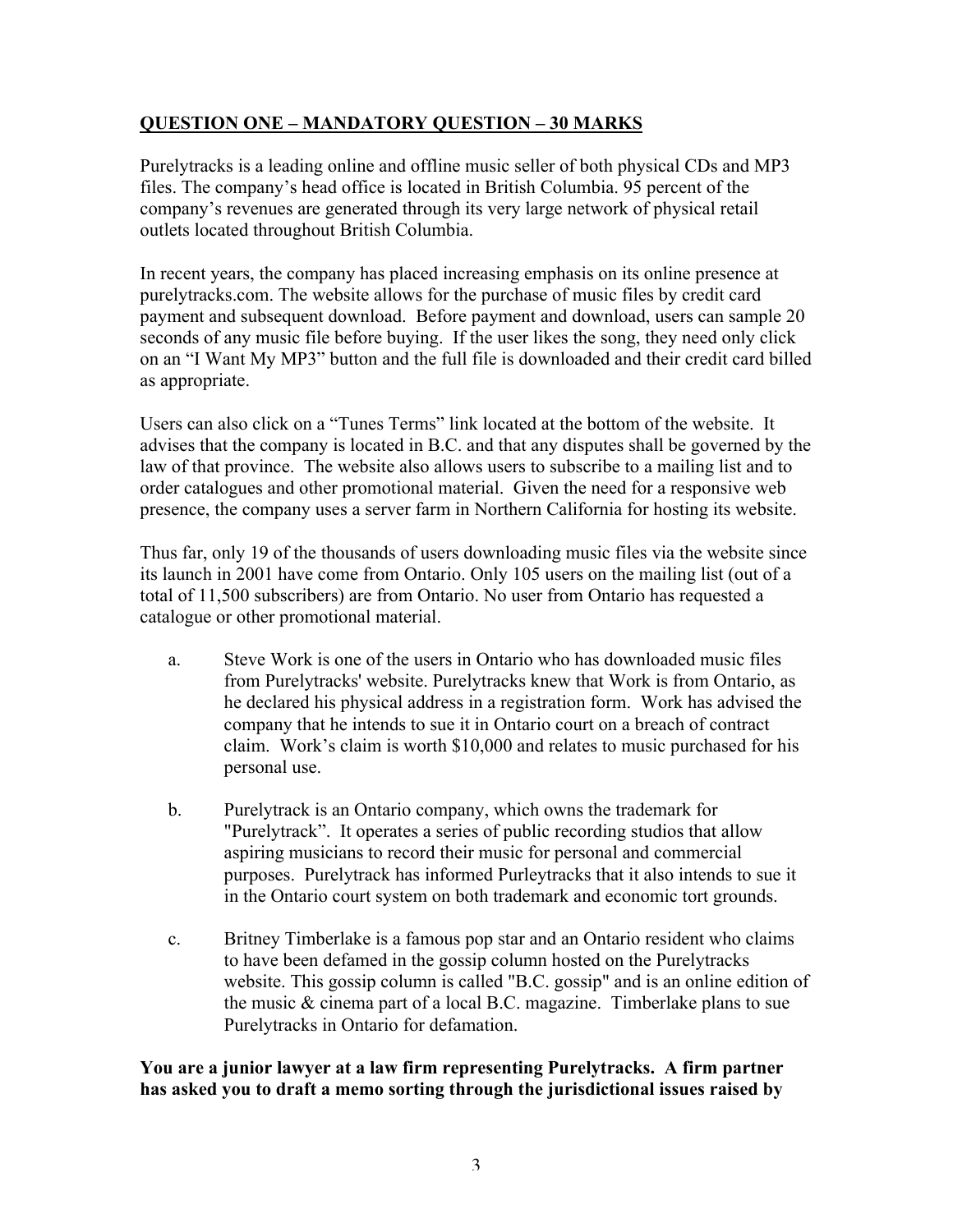**these three prospective lawsuits against the firm's client. Citing relevant caselaw and legal doctrine, please draft a memo to analyzing each respective case, advising on the likelihood that the Ontario court will assert jurisdiction over the matter, and formulating possible arguments that Purelytracks might raise in a motion to contest jurisdiction.**

## **LL.M. STUDENTS ONLY – 10 ADDITIONAL MARKS**

**Please discuss how your analysis in these cases would differ, if at all, if the Purelytracks head office was located in San Francisco, California.**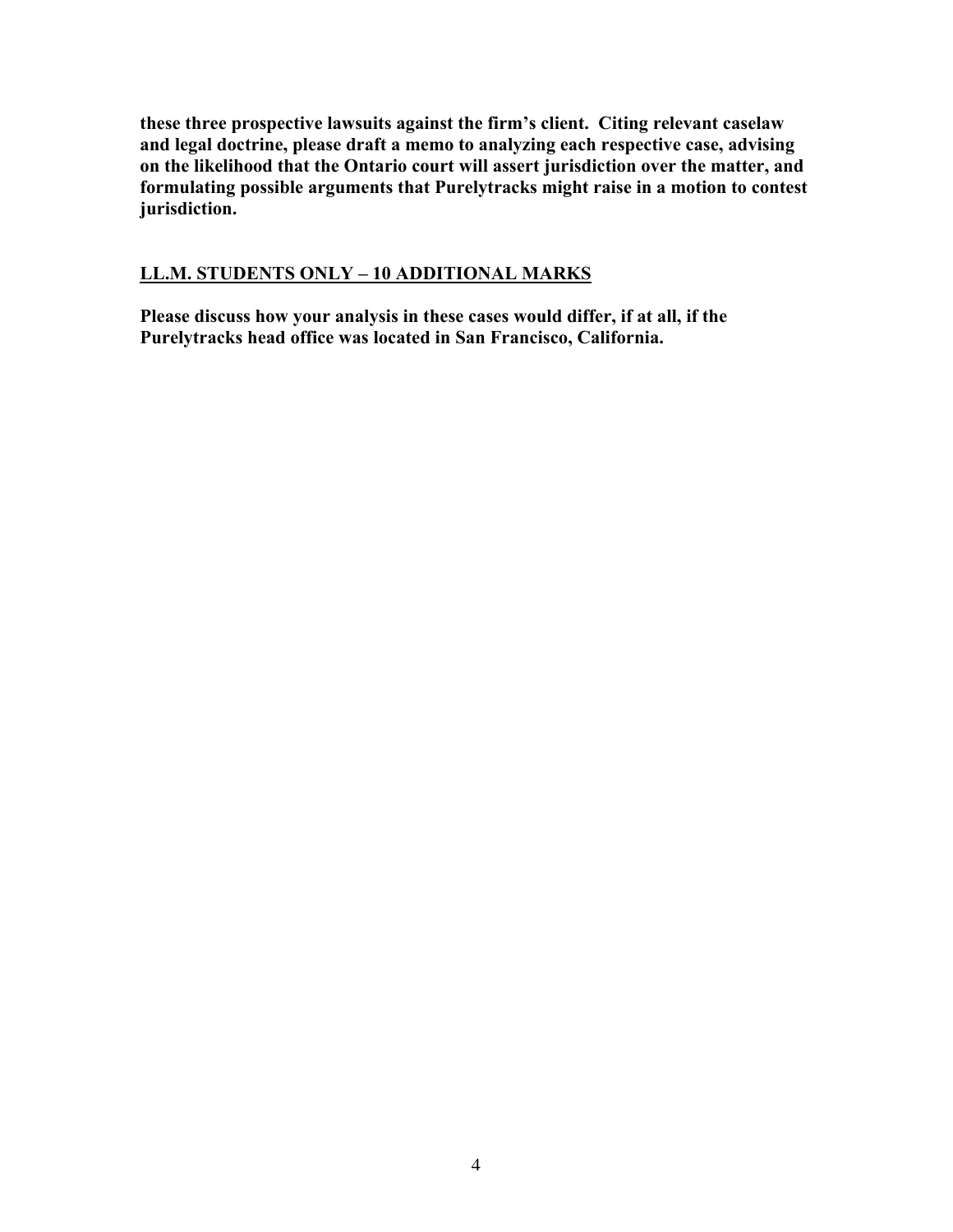## **QUESTION TWO – MANDATORY QUESTION – 30 MARKS**

Shane Crosby is an Edmonton, Alberta resident who loves two things – hockey and the Internet. On May 15, 2003, Crosby registered the domain name hockeyheritage.ca. Crosby quickly established a site with information on the two most successful Canadian hockey teams in recent times – the Edmonton Oilers and the Montreal Canadiens. Crosby's site included profiles of former players, statistics, and an online forum for fans of both teams to talk hockey.

On May 14, 2003, the Edmonton Oilers announced that they would play the first outdoor professional hockey game in November 2003 against the Montreal Canadiens. The game was to be called the Hockey Heritage Classic. The game's organizers, Heritage Hockey Inc. (HHI), also established a website at hockeyheritageclassic.com featuring information about the game, details on obtaining tickets, and the opportunity to purchase souvenirs.

Interest in the game exceeded all expectations so that when tickets went on sale in August 2003, there were nearly one million interested purchasers for only 50,000 tickets. Since most of the tickets went to Edmonton Oiler season ticket holders, most other fans were unable to purchase tickets and attend the game.

Crosby was one of the unlucky fans who did not manage to obtain tickets. As the excitement surrounding the game began to mount, Crosby became increasingly bitter. He began to use the open forum on his website to criticize the league, the Oilers, and HHI. The forum began to feature false rumours suggesting that the game might be cancelled or that star players were no longer planning on attending. Crosby also began to sell merchandise on his site. He designed t-shirts with a variation on the Hockey Heritage Classic logo accompanied by the word "sucks".

Once HHI became aware of the site, it sent Crosby a letter asking him to remove postings with false information and to cease selling his merchandise. It also indicated its concern with the potential for confusion with his domain name. Crosby responded with a terse reply – "Four tickets, centre ice and the site disappears". In the meantime, Crosby also inserted a disclaimer on his site that noted that his site "was not affiliated in any way with some hockey game that may or may not take place in November."

Following Crosby's response, HHI launched a domain name dispute resolution action under the CIRA Domain Name Dispute Resolution Policy (http://www.cira.ca/en/cat\_dpr\_policy.html) against Crosby. HHI is demanding the transfer of the hockeyheritage.ca domain name. HHI has provided evidence of trademarks in both Hockey Heritage Classic and Hockey Heritage Inc. and argued that it meets each of the policy's criteria for transfer. Crosby argues that he should be able to keep the domain, responding with the facts above, noting the disclaimer, and suggesting that his site is devoted to hockey heritage and has nothing to do with the November game.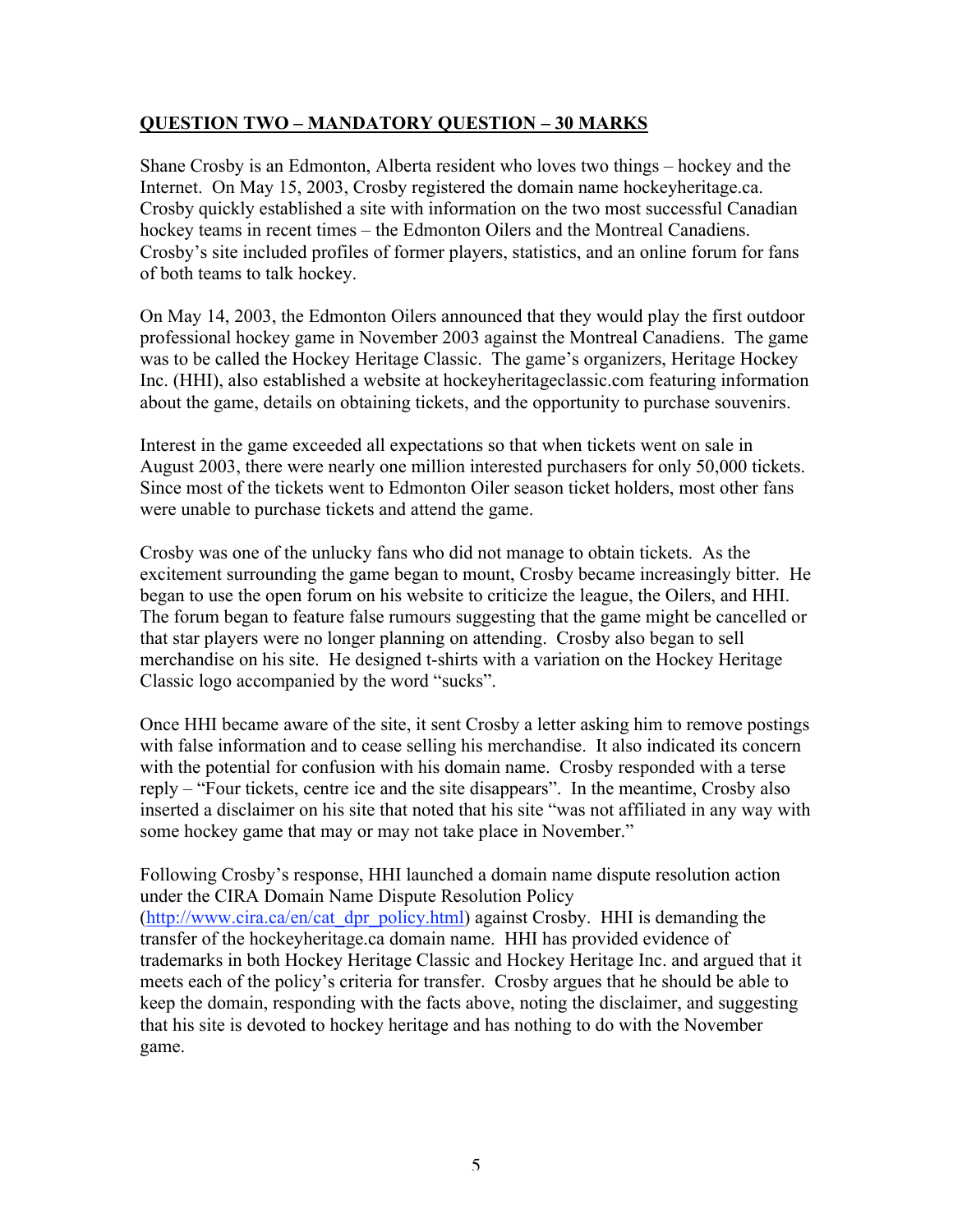**You have been appointed as the lead panelist on a three-person dispute resolution panel. Your fellow panelists have asked you to take a first cut at drafting the decision. Please provide your draft following the CIRA policy and rules. The draft should address each of the criteria under the CIRA policy for the contested domain name. You need only provide the discussion and findings elements of the decision – there is no need to provide the procedural history of the case.**